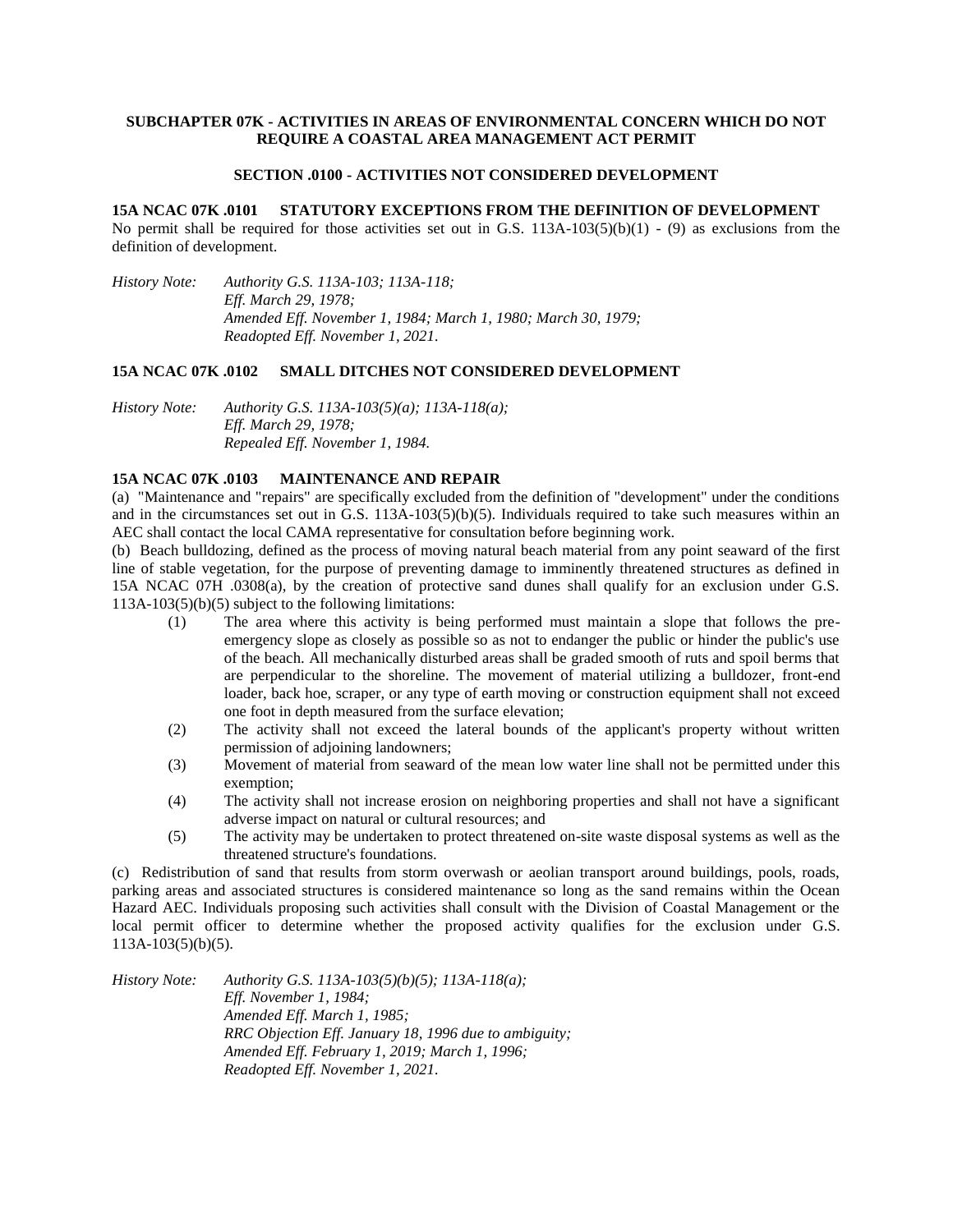## **SECTION .0200 - CLASSES OF MINOR MAINTENANCE AND IMPROVEMENTS WHICH SHALL BE EXEMPTED FROM THE CAMA MAJOR DEVELOPMENT PERMIT REQUIREMENT**

## **15A NCAC 07K .0201 GENERAL GUIDELINES**

*History Note: Authority G.S. 113A-103(5)(c); 113A-118(a); Eff. March 29, 1978; Amended Eff. November 1, 1984; Expired Eff. April 1, 2018 pursuant to G.S. 150B-21.3A.*

## **15A NCAC 07K .0202 EXEMPTION: PROJECTS REQUIRING DREDGE: FILL: STATE EASEMENT**

The following classes of minor maintenance and improvement are exempted from the major development permit requirement:

- (1) In-Place Maintenance of Previously-Permitted Projects. These projects are ones for which a dredge and fill permit or State easement has been issued and which, though the existing project may be enlarged, are undertaken for maintenance purposes. Projects falling into this category shall be exempted from the CAMA major development permit if:
	- (a) project dimensions remain the same as or are no greater than 20 percent of those dimensions authorized under the previously permitted project;
	- (b) the project is for similar purposes as those of the previously-permitted project; and
	- (c) a change of conditions in the area, or additional comments from State or federal review agencies do not indicate that the action would cause negative impacts to the environment or adjacent property owners.
- (2) Additions/Modifications to Previously Permitted Projects. These projects are ones already in place and permitted that will be added on to or modified in some fashion. Projects falling into this category shall be exempted from the CAMA major-development permit if:
	- (a) for bulkheads:
		- (i) Bulkhead must be positioned so as not to extend more than an average distance of two feet waterward of the mean high water contour; in no place shall the bulkhead be more than five feet waterward of the mean high water contour;
		- (ii) All backfill comes from an upland source;
		- (iii) No marsh area is excavated or filled;
		- (iv) Work is undertaken to prevent loss of private residential property due to erosion;
		- (v) The bulkhead is constructed prior to any backfilling activities;
		- (vi) The bulkhead is constructed so as to prevent seepage of backfill materials through the bulkhead; and
		- (vii) The bulkhead is not constructed in the Ocean Hazard AEC.
	- (b) for piers, docks, and boathouses:
		- (i) The modification or addition is not within 150 feet of the edge of a federally-maintained channel;
		- (ii) The structure, as modified, is 200 feet or less in total length offshore; or
		- (iii) The structure, as modified, does not extend past the four feet mean low water contour line (four feet depth at mean low water) of the waterbody; and
		- (iv) The project as modified will not exceed six feet width; and
		- (v) The modification or addition does not include an enclosed structure; and
		- (vi) The project will continue to be used for private, residential purposes.
	- (c) for boat ramps:
		- (i) The project, as modified, would not exceed 10 feet in width and 20 feet offshore; and
		- (ii) The project will continue to be used for private, residential purposes.

*History Note: Authority G.S. 113A-103(5)(c); 113A-118(a); Eff. March 29, 1978; Amended Eff. July 1, 1981; Readopted Eff. November 1, 2021.*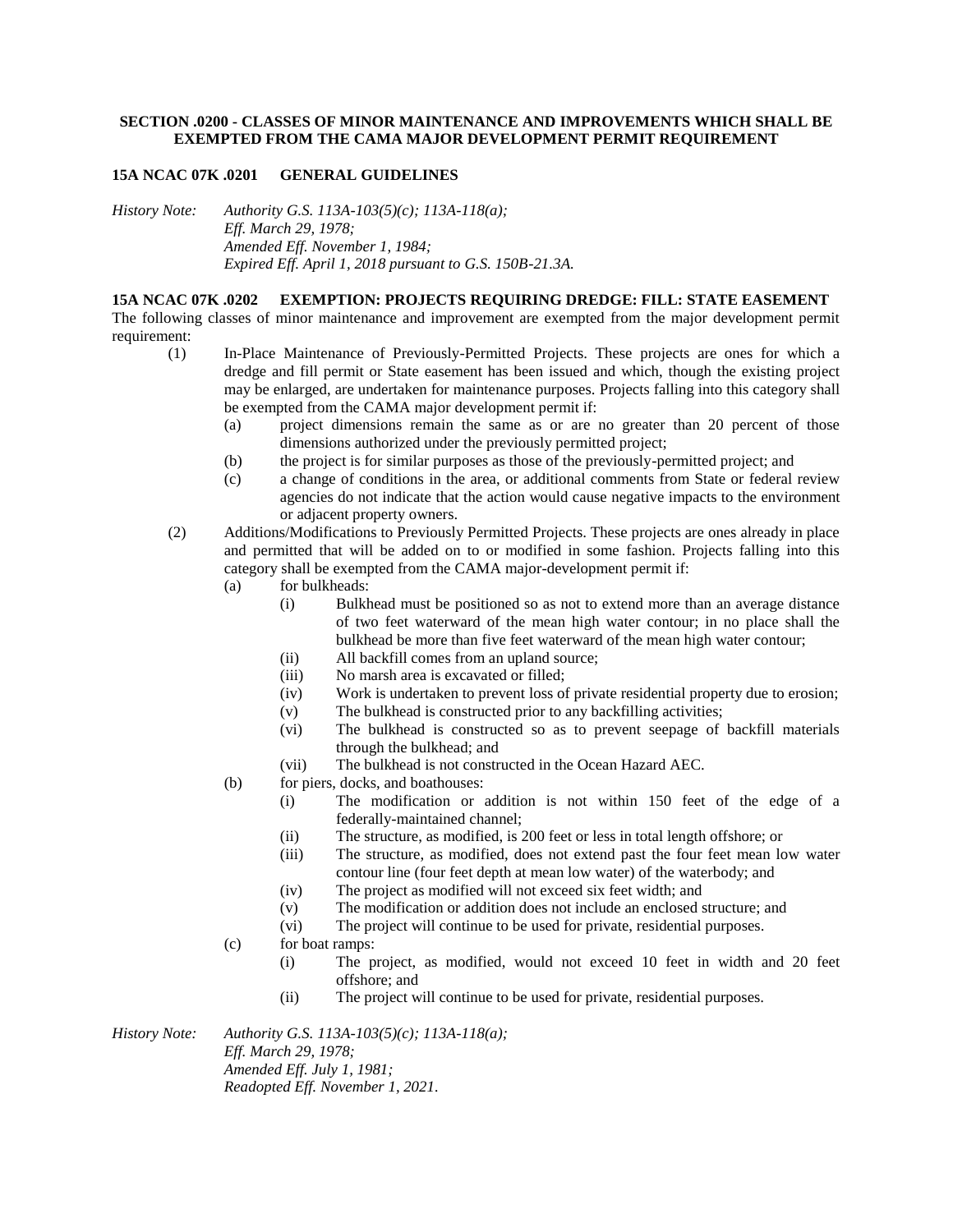### **15A NCAC 07K .0203 PRIVATE BULKHEADS: RIPRAP AND PIERS EXEMPTED**

*History Note: Authority G.S. 113A-103(5)c; 113A-118(a); Eff. March 29, 1978; Amended Eff. August 1, 2000; August 1, 1998; May 3, 1993; December 1, 1991; May 1, 1990; July 1, 1987; Repealed Eff. August 1, 2002.*

## **15A NCAC 07K .0204 EXEMPTIONS FOR PROJECTS REQUIRING AIR QUALITY PERMIT**

Modification to Existing Sources or Control Devices. Projects in this category are modifications to facilities or control devices that upgrade existing capacities or are intended to meet air quality standards. Projects falling into this category shall be exempted from the CAMA major development permit if:

- (1) The modification is limited to upgrading existing capabilities or to meet air quality standards; or
- (2) The modification involves installation of additional abatement devices necessary to meet air quality standards; and
- (3) The modification does not involve land-disturbing activities or necessitate surface or subsurface disposal of water.

*History Note: Authority G.S. 113A-103(5)(c); 113A-118(a); Eff. March 29, 1978; Readopted Eff. November 1, 2021.*

# **15A NCAC 07K .0205 EXEMPTIONS FOR PROJECTS REQUIRING THE NPDES**

(a) Projects requiring the National Pollution Discharge Elimination System permit are those that will discharge wastewater from an outlet, point source, or disposal system into the surface waters of the State.

(b) Modification of Existing Facilities. Projects in this category are those facilities that undergo modification to meet effluent limitations set forth in 15A NCAC 02B .0404, which is hereby incorporated by reference, including subsequent amendments. Projects falling into this category will be exempted from the CAMA major development permit if:

- (1) Modifications are for the purpose of upgrading facilities to meet current effluent limitation standards;
- (2) Modifications are for the purpose of improving existing capacities or providing back up units for existing capacities;
- (3) The modification is for treating waste load types similar to those in the previously permitted activity; or
- (4) The final discharge flow that may be associated with the modification remains the same as the discharge flow permitted before modification; and
- (5) No additional acreage is necessary for land disposal of dewatered wastes or does not require subsurface pollutant injection; and
- (6) No significant land-disturbing activity is involved.

*History Note: Authority G.S. 113A-103(5)(c); 113A-118(a); Eff. March 29, 1978; Readopted Eff. November 1, 2021.*

## **15A NCAC 07K .0206 AGRICULTURAL AND FORESTRY DITCHES EXEMPTED**

(a) Ditches used for agricultural or forestry purposes with maximum dimensions equal to or less than six feet (top width) by four feet deep are exempted from the CAMA permit requirement.

- (b) All ditches with maximum dimensions greater than six feet by four feet will require a permit.
- (c) Width and depth dimensions of all ditches will be measured at the ground level.

*History Note: Authority G.S. 113A-103(5)(a); 113A-118(a); Eff. November 1, 1984; Readopted Eff. November 1, 2021.*

#### **15A NCAC 07K .0207 STRUCTURAL ACCESSWAYS OVER FRONTAL DUNES EXEMPTED**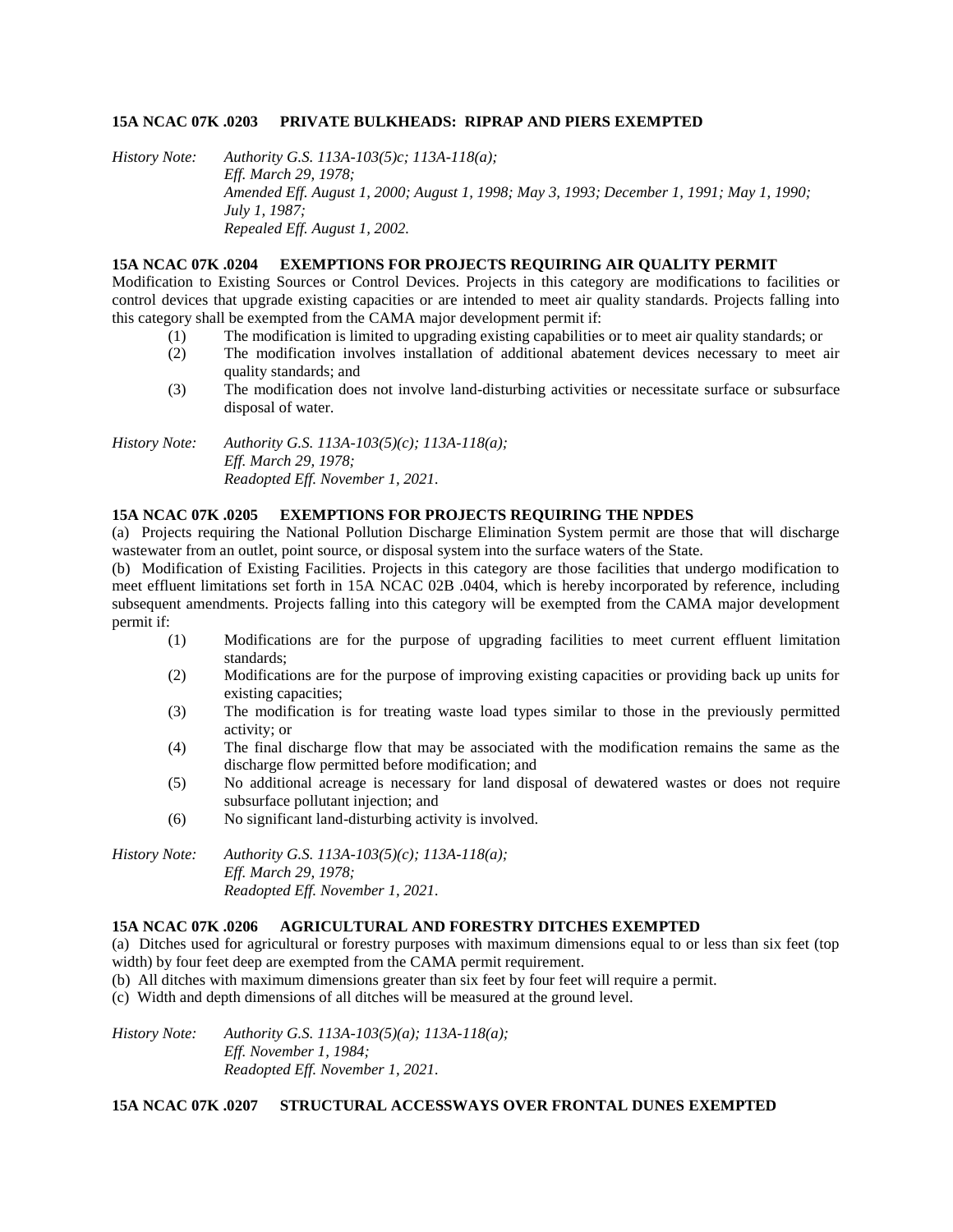(a) The North Carolina Coastal Resources Commission exempts from the CAMA permit requirement all structural pedestrian accessways, including beach matting installed by a local, State, or federal government to provide public access over primary and frontal dunes when such accessways can be shown to meet the following criteria:

- (1) The accessway shall not exceed six feet in width and shall be for private residential or for public access to an ocean beach. This exemption does not apply to accessways for commercial use or for motor-powered vehicular use.
- (2) The accessway shall be constructed so as to make no alterations to the frontal dunes that are not necessary to construct the accessway. This means that the accessway shall be constructed over the frontal dune without any alteration of the dunes. In no case shall the dune be altered so as to diminish its capacity as a protective barrier against flooding and by not reducing the volume of the dune. Driving of pilings into the dune or a local, State, or federal government's use of beach matting for public access that is installed at grade and involves no excavation or fill shall not be considered alteration of a frontal dune for the purposes of this Rule.
- (3) The accessway shall conform with any applicable local or State building code standards.
- (4) Structural accessways may be constructed no more than six feet seaward of the waterward toe of the frontal or primary dune, provided they do not interfere with public trust rights and emergency access along the beach. Structural accessways are not restricted by the requirement to be landward of the First Line of Stable and Natural Vegetation as described in 15A NCAC 07H .0309(a).
- (5) Damaged, non-functioning, or portions of accessways that become non-compliant with Subparagraph (4) of this Paragraph shall be removed by the property owner.

(b) Before beginning any work under this exemption the CAMA local permit officer or Department of Environmental Quality representative shall be notified of the proposed activity to allow on-site review of the proposed accessway. Notification can be by telephone, in person, or in writing and must include:

- (1) name, address, and telephone number of landowner and location of work including county and nearest community; and
- (2) the dimensions of the proposed structural accessway.

*History Note: Authority G.S. 113A-103(5)c; Eff. November 1, 1984; Amended Eff. December 1, 1991; May 1, 1990; Readopted Eff. August 1, 2021; Amended Eff. December 1, 2021.*

## **15A NCAC 07K .0208 SINGLE FAMILY RESIDENCES EXEMPTED**

(a) All single family residences constructed within the Coastal Shorelines Area of Environmental Concern that are more than 40 feet landward of normal high water or normal water level, and involve no land disturbing activity within the 40 feet buffer area are exempted from the CAMA permit requirement as long as this exemption is consistent with all other applicable CAMA permit standards and local land use plans and rules in effect at the time the exemption is granted.

(b) This exemption allows for the construction of a generally shore perpendicular access to the water, provided that the access shall be no wider than six feet. The access may be constructed out of materials such as wood, composite material, gravel, paver stones, concrete, brick, or similar materials. Any access constructed over wetlands shall be elevated at least three feet above any wetland substrate as measured from the bottom of the decking.

(c) Within the AEC for estuarine shorelines contiguous to waters classified as Outstanding Resource Waters (ORW), no CAMA permit shall be required if the proposed development is a single-family residence that has a built upon area of 25 percent or less and is at least 40 feet from waters classified as ORW.

(d) Before beginning any work under this exemption, the CAMA local permit officer or the Department of Environmental Quality representative shall be notified of the proposed activity to allow on-site review. Notification may be by telephone at (252) 808-2808, in person, or in writing to the North Carolina Division of Coastal Management, 400 Commerce Ave., Morehead City, NC 28557. Notification shall include:

- (1) the name, address, and telephone number of the landowner and the location of the work, including the county, nearest community, and water body; and
- (2) the dimensions of the proposed project, including proposed landscaping and the location of normal high water or normal water level.

(e) In eroding areas, this exemption shall apply only when the local permit officer has determined that the house has been located the maximum feasible distance back on the lot but not less than forty feet.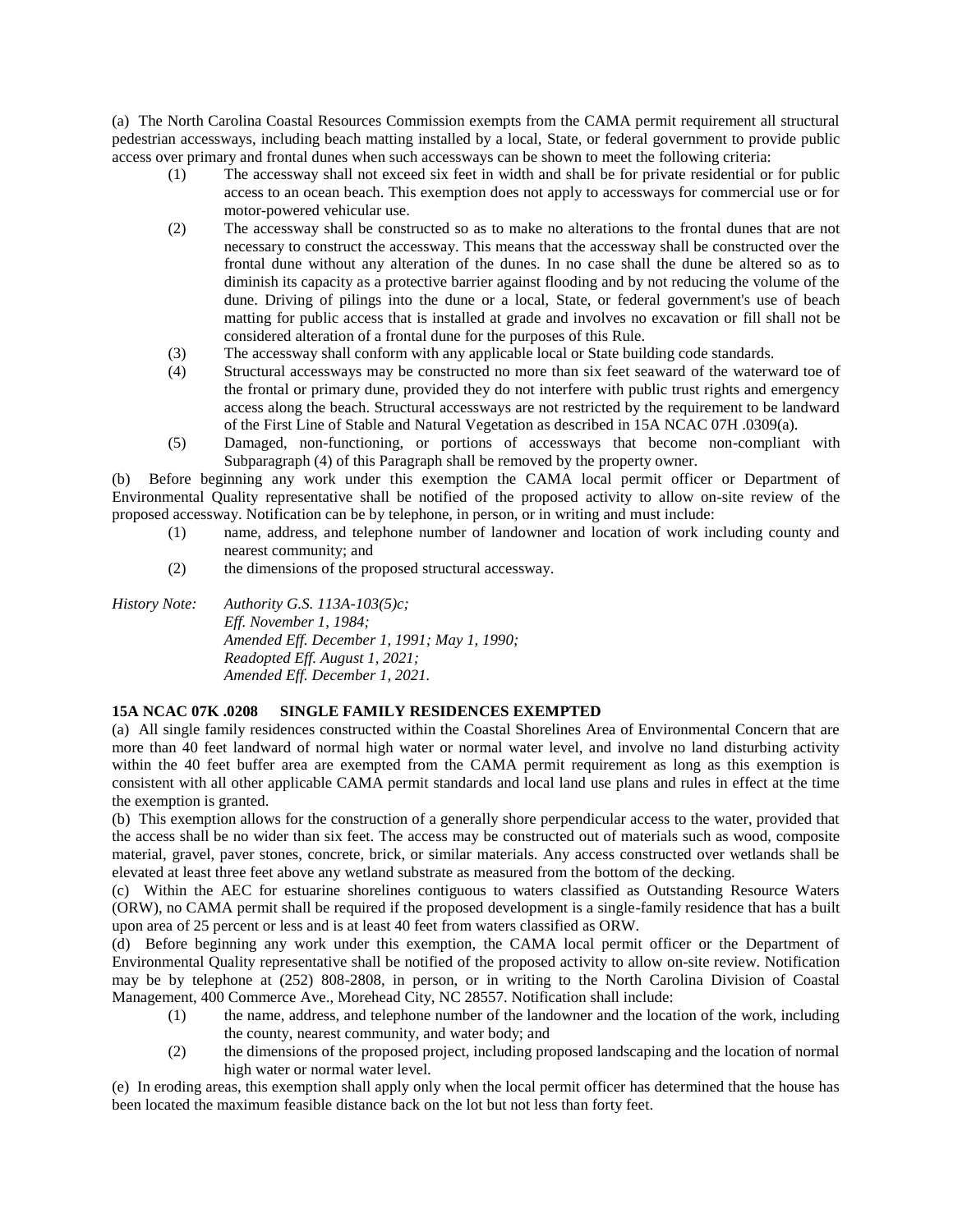(f) Construction of the structure authorized by this exemption shall be completed by December 31 of the third year of the issuance date of this exemption.

*History Note: Authority G.S. 113A-103(5)c; Eff. November 1, 1984; Amended Eff. February 1, 2019; May 1, 2015; December 1, 2006; December 1, 1991; May 1, 1990; October 1, 1989; Readopted Eff. August 1, 2021.*

## **15A NCAC 07K .0209 EXEMPTION / ACCESSORY USES / MAINTENANCE REPAIR / REPLACEMENT**

(a) Accessory buildings customarily incident to an existing structure are excluded from the definition of development if the work does not involve filling, excavation, or the alteration of any sand dune or beach as set out in G.S. 113A-103(5)(b)(6). Accessory buildings are subordinate in size and purpose to the principal structure and do not require, or consist of the expansion of the existing structure as defined by an increase in footprint or total floor area of the existing structure. A building with a footprint of 100 square feet or less is considered an accessory building as long as it is customarily incident to and subordinate in size and purpose to the principal structure. Buildings of a larger size may be considered accessory buildings if necessary for customary use.

(b) Accessory uses as described in Paragraph (a) of this Rule and that are required to support the existing dominant use, but not within the exclusion set out in G.S. 113A-103(5)(b)(6) and that require no plumbing, electrical, or other service connections and do not exceed 200 square feet are exempt from the CAMA minor development permit requirement if they meet the criteria set out in Paragraph (d) of this Rule.

(c) Any structure, or part thereof, consistent with this Chapter may be maintained, repaired, or replaced, in a similar size and location as the existing structure without requiring a permit, unless the repair or replacement would be in violation of the criteria set out in Paragraph (d) of this Rule. This exemption applies to those projects that are not within the exclusion for maintenance and repairs as set out in G.S. 113A-103(5)(b)(6), Rule .0103 of this Subchapter and Rule 07J .0210.

(d) In order to be eligible for the exemptions described in Paragraphs (b) and (c), of this Rule, the proposed development activity must meet the following criteria:

- (1) the development must not disturb a land area of greater than 200 square feet on a slope of greater than 10 percent;
- (2) the development must not involve removal, damage, or destruction of threatened or endangered animal or plant species;
- (3) the development must not alter naturally or artificially created surface drainage channels;
- (4) the development must not alter the land form or vegetation of a frontal dune;
- (5) the development must not be within 30 feet of normal water level or normal high water level; and
- (6) the development must be consistent with all applicable use standards and local land use plans in effect at the time the exemption is granted.

*History Note: Authority G.S. 113A-103(5); 113A-111; 113A-118(a); 113A-120(a)(8); Eff. November 1, 1984; Amended Eff. August 1, 2007; March 1, 2006; July 1, 2004; August 1, 2002; August 1, 2000; Readopted Eff. November 1, 2021.*

## **15A NCAC 07K .0210 NOMINATION CATEGORIES EXCLUDED: MINOR PERMIT EXEMPTION**

The minor development permit exemptions in this Section are not applicable to the "Areas That Sustain Remnant Species," as defined in 15A NCAC 07H .0505, "Complex Natural Areas," as defined in 15A NCAC 07H .0506, and "Unique Geologic Formations," as defined in 15A NCAC 07H .0507 categories of areas of environmental concern.

*History Note: Authority G.S. 113A-103(5)(c); 113A-118(a); Eff. November 1, 1984; Readopted Eff. November 1, 2021.*

# **15A NCAC 07K .0211 JOCKEY'S RIDGE AEC**

All development in the Jockey's Ridge area of environmental concern designated pursuant to 15A NCAC 07H .0507 that is not within any other designated area of environmental concern shall be exempt from CAMA major and minor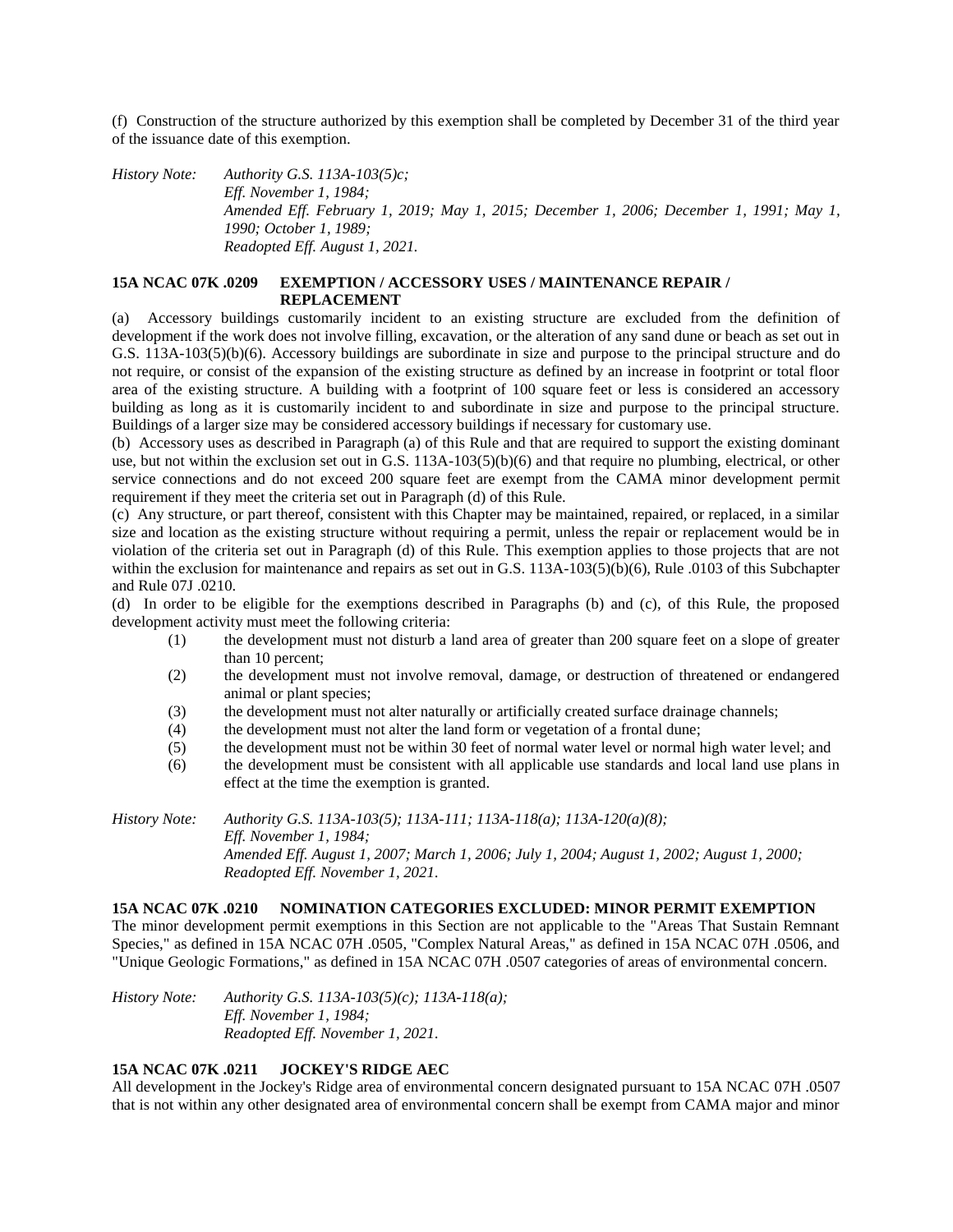permit requirements provided it does not involve the removal of more than ten cubic yards of sand per year from the area within the AEC boundary.

*History Note: Authority G.S. 113A-103(5)c.; Eff. March 1, 1988; Readopted Eff. November 1, 2021.*

#### **15A NCAC 07K .0212 INSTALLATION AND MAINTENANCE OF SAND FENCING**

Sand fences that are installed and maintained subject to the following criteria are exempt from the permit requirements of the Coastal Area Management Act:

- (1) Sand fencing may only be installed for the purpose of: building sand dunes by trapping wind blown sand or the protection of the dune(s) and vegetation (planted or existing).
- (2) Sand fencing shall not impede existing public access to the beach, recreational use of the beach, or emergency vehicle access. Sand fencing shall not be installed in a manner that impedes or restricts established common law and statutory rights of public access and use of public trust lands and waters.
- (3) Sand fencing shall not be installed in a manner that impedes, traps, or otherwise endangers sea turtles, sea turtle nests or sea turtle hatchlings.
- (4) Non-functioning, damaged, or unsecured sand fencing shall be removed by the property owner upon discovery.
- (5) Sand fencing shall be constructed from evenly spaced thin (approximately 1 to 1 ½ inches wide) wooden vertical slats connected with twisted wire, no more than 5 feet in height. Wooden posts or stakes no larger than 2" X 4" or 3" diameter shall support sand fencing.
- (6) Location. Sand fencing shall be placed as far landward as possible to avoid interference with sea turtle nesting, existing public access, recreational use of the beach, and emergency vehicle access.
	- (a) Sand fencing shall not be placed on the wet sand beach area;
	- (b) Sand fencing installed parallel to the shoreline shall be located no farther waterward than the crest of the frontal or primary dune; or
	- (c) Sand fencing installed waterward of the crest of the frontal or primary dune shall be installed at an angle no less than 45 degrees to the shoreline. Individual sections of sand fence shall not exceed more than 10 feet in length and shall be spaced no less than seven feet apart, and shall not extend more than 10 feet waterward of the following locations, whichever is most waterward, as defined in 15A NCAC 07H .0305: the first line of stable natural vegetation, the toe of the frontal or primary dune, or erosion escarpment of frontal or primary dune; and
	- (d) Sand fencing along public accessways may equal the length of the accessway, and may include a 45 degree funnel on the waterward end. The waterward location of the funnel shall not exceed 10 feet waterward of the locations identified in Sub-Item (6)(c) of this Item.
- *History Note: Authority G.S. 113A-103(5)(c); Eff. August 1, 2002; Readopted Eff. November 1, 2021.*

## **15A NCAC 07K .0213 SINGLE FAMILY RESIDENCES EXEMPTED FROM THE CAMA PERMIT REQUIREMENTS WITHIN THE HIGH HAZARD FLOOD AREA OF ENVIRONMENTAL CONCERN**

*History Note: Authority G.S. 113A-103(5)(a); 113A-113(b)(6); 113A-118(d)(2); 113A-119.1; Eff. August 1, 2002; Repealed Eff. September 1, 2015.*

### **SECTION .0300 - CLASSES OF MINOR MAINTENANCE AND IMPROVEMENTS WHICH SHALL BE EXEMPTED FROM THE CAMA MINOR DEVELOPMENT PERMIT REQUIREMENT**

**15A NCAC 07K .0301 APPLICATION OF GENERAL STANDARDS**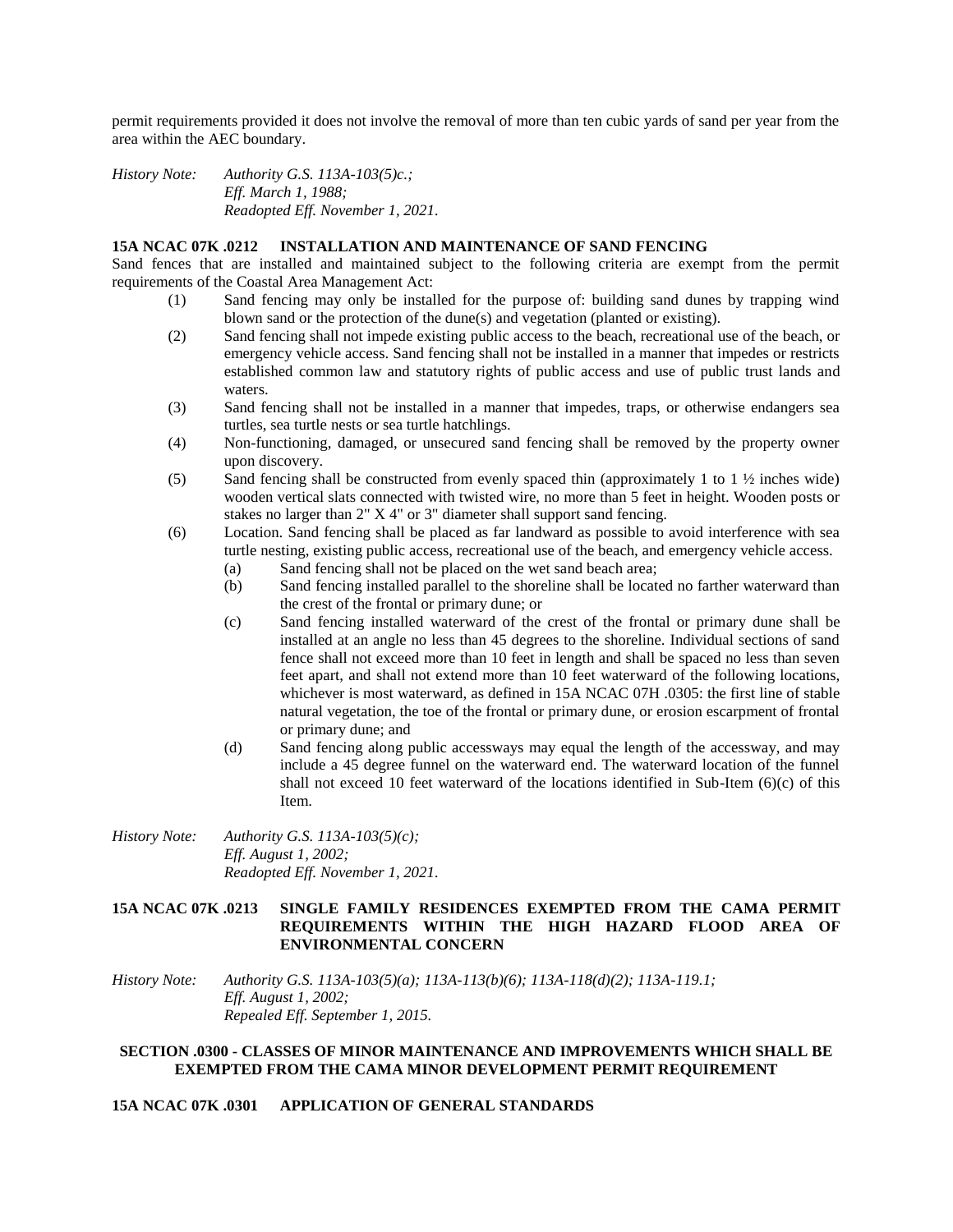|                    | 15A NCAC 07K .0302 CRITERIA FOR EXEMPTION: MINOR DEVELOPMENT PERMIT |                   |
|--------------------|---------------------------------------------------------------------|-------------------|
|                    | 15A NCAC 07K .0303 ACCESSORY USES EXCLUDED                          |                   |
| 15A NCAC 07K .0304 | <b>REPAIR OR REPLACEMENT</b>                                        |                   |
|                    | 15A NCAC 07K .0305 EMERGENCY MAINTENANCE AND REPAIR                 |                   |
| 15A NCAC 07K .0306 | NOMINATION CATEGORIES EXCLUDED:                                     | MINOR DEVELOPMENT |
|                    | <b>EXEMPT</b>                                                       |                   |

*History Note: Legislative Objection Lodged Eff. December 16, 1980; Filed as an Emergency Amendment [(b)] Eff. November 13, 1980, for a Period of 50 Days to Expire on January 2, 1981; Filed as an Emergency Amendment [(b)] Eff. September 4, 1980, for a Period of 120 Days to Expire on January 2, 1981; Statutory Authority G.S. 113A-103(5)(b)(c); 113A-111; 113A-118(a); 113A-120; Eff. March 29, 1978; Amended Eff. April 22, 1980; March 1, 1980; Emergency Amendment [(b)] Expired Eff. January 2, 1981; Amended Eff. February 1, 1983; Repealed Eff. November 1, 1984.*

### **15A NCAC 07K .0307 PRIVATE BULKHEADS: RIPRAP: AND PIERS EXEMPTED 15A NCAC 07K .0308 STRUCTURAL ACCESSWAYS OVER FRONTAL DUNES EXEMPTED**

*History Note: Authority G.S. 113A-103(5)(c); Eff. July 6, 1978. Amended Eff. February 1, 1983; Repealed Eff. November 1, 1984.*

#### **15A NCAC 07K .0309 SINGLE FAMILY RESIDENCES EXEMPTED**

*History Note: Authority G.S. 113A-103(5)(c); Eff. February 1, 1983; Repealed Eff. November 1, 1984.*

## **SECTION .0400 - CLASSES OF FEDERAL AGENCY ACTIVITIES EXEMPTED FROM THE PERMIT REQUIREMENT**

## **15A NCAC 07K .0401 MAINTENANCE OF FEDERAL NAVIGATION CHANNELS**

(a) Operation and maintenance of all federal navigation channels subject to the authority of the US Army Corps of Engineers are hereby granted an exemption from the CAMA permit requirement. Activities exempted by this requirement must be consistent with the Coastal Area Management Act (CAMA) and the rules of this Chapter to the maximum extent practicable as set forth in 15 CFR 930.32.

(b) For the purposes of this Section, operation and maintenance activities shall mean only those activities that allow for navigation over existing water courses and that take place within authorized project dimensions as defined in project documents. Such activities may include hydraulic pipeline dredging, sidecast dredging, mechanical dredging, disposition of dredged materials, and activities necessary to accomplish dredging, such as laying pipes to move material from the dredging site to the disposal area.

*History Note: Authority G.S. 113A-103(5)(c); Eff. June 18, 1979; Amended Eff. September 6, 1979; Readopted Eff. November 1, 2021.*

## **15A NCAC 07K .0402 FEDERAL AGENCY ACTIVITIES EXEMPTED**

All federal agency development activities in areas of environmental concern are hereby granted an exemption from the CAMA permit requirement.